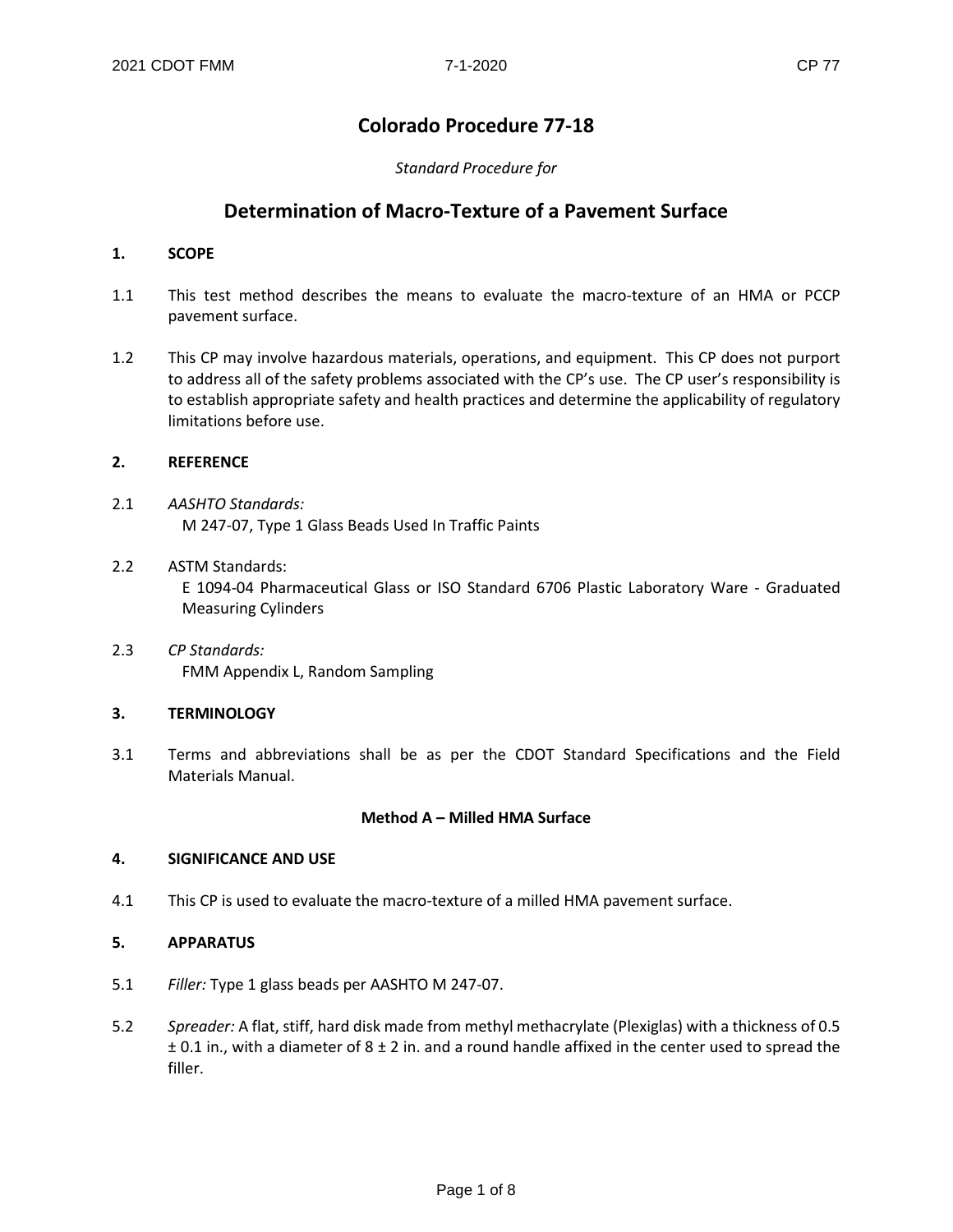- 
- 5.3 *Graduate:* A conical or cylindrical shape graduate, Type 1, Class B, or better, 250 ml capacity conforming to the volume and accuracy requirements of ASTM E 1094-04 or ISO Standard 6706 used to measure the volume of filler for the test.
- 5.4 *Brushes:* A stiff wire brush and a soft-bristle brush used to clean the pavement.
- 5.5 *Container:* A small container with a secure and easily removable cover used to store at least 200 ml of filler.
- 5.6 *Screen:* A shield used to protect the test area from air turbulence created from wind or traffic.

### **6. LABORATORY PREPARATION**

- 6.1 Prepare one container for each sample location.
- 6.2 Fill the graduate with  $200 \pm 2$  ml of filler.
- 6.3 Gently tap the side of the graduate to level the surface of the filler.
- 6.4 Place the measured volume of filler in the container.
- 6.5 Label the container with type and quantity of filler.

### **7. PROCEDURE**

- 7.1 Randomly determine a sample location on the milled pavement surface following the CP 75 Random Sampling, to test the macro-texture.
- 7.2 Inspect the sample location and ensure it is a dry, homogeneous site, free of unique or localized features such as cracks, joints, stripping, and patching.
- 7.3 If localized features are present, move up-station at the same transverse offset until a suitable site is found.
- 7.4 Gently clean an area of about 1 foot by 1 foot for the sample location using the stiff wire brush to remove any, residue, debris, or loosely bonded material. Be careful not to dislodge bonded material. After using the stiff wire brush, gently brush the sample location with the soft bristle brush to remove any remaining debris.
- 7.5 Place the screen on the milled pavement surface to protect the sample location from air turbulence.
- 7.6 Hold the container with filler above the pavement at the sample location at a height not greater than 4 in.
- 7.7 Pour the measured volume of filler from the container onto the milled pavement surface into a conical pile.
- 7.8 Place the spreader lightly on top of the conical pile of filler being careful not to compact the filler.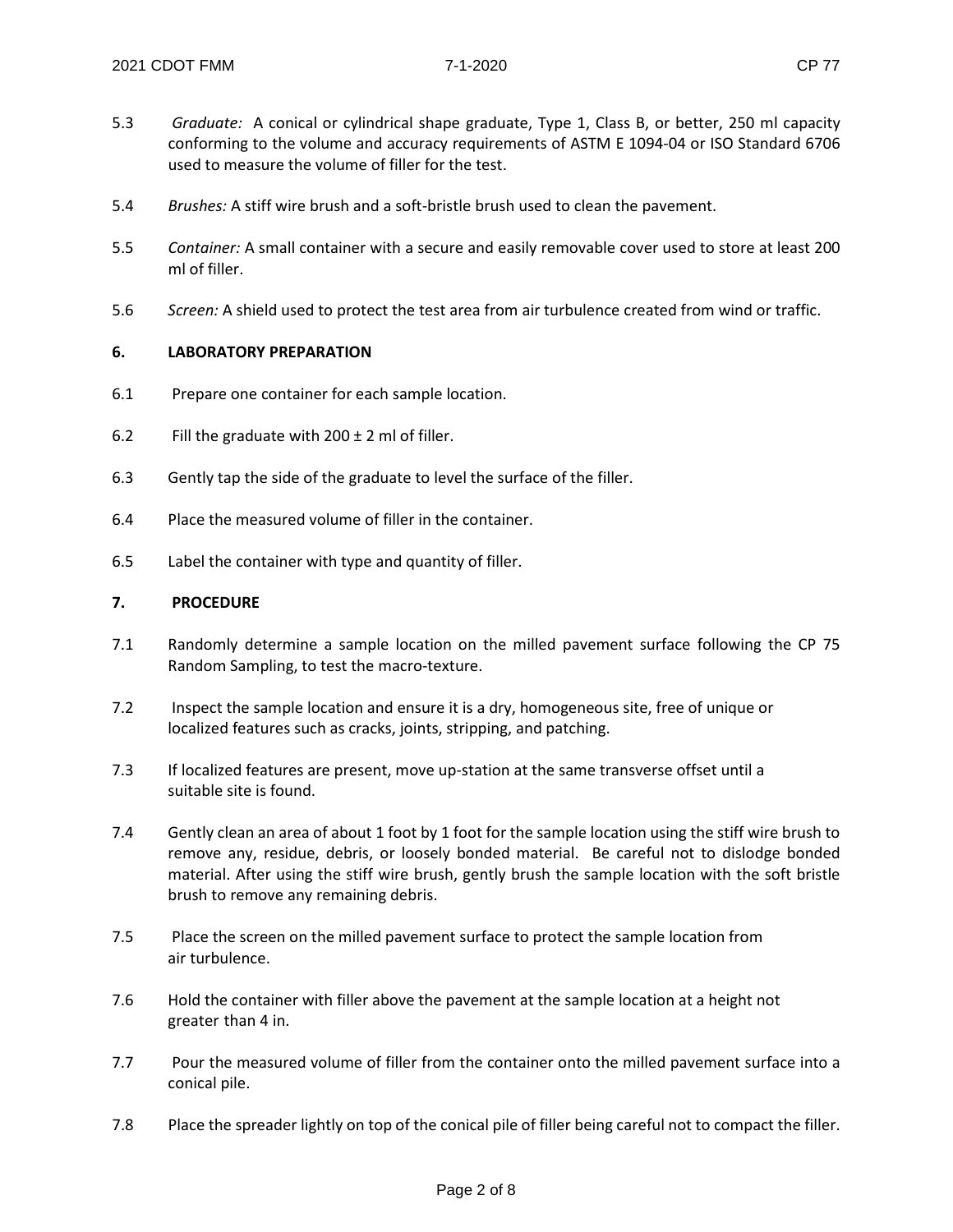- 7.9 Move the spreader in a slow, circular motion to disperse the filler in a circular area and to create a defined crest around the perimeter. An alteration of the circular pattern is unacceptable and should be minimized.
- 7.10 Continue spreading the filler until it is well dispersed and the spreader rides on top of the high points, of the milled pavement surface.
- 7.11 Measure and record the diameter of the circular area four times, at intervals of 45º and to the nearest 0.1 in., as shown in Figure 1.



**FIGURE 1: Typical Measuring Pattern**

- 7.12 Measure the diameter of the circular area from the top (crest) of the slope on one side, through the center, and to the top (crest) of the slope on the other side of the circular area.
- 7.13 Calculate the average diameter of the circular area covered by the filler.
- 7.14 Determine the macro-texture thickness of the milled pavement surface by using the Cross-reference table on the bottom of the Macro-Texture Report form for Method A. Report the result to three decimal places.
- 7.15 Remove the filler material from the location using the soft bristle brush and repeat Subsections 7.5 through 7.14.
- 7.16 Determine the average macro-texture thickness by adding the two results determined in Subsection 7.14 and dividing by 2. Report the result to three decimal places.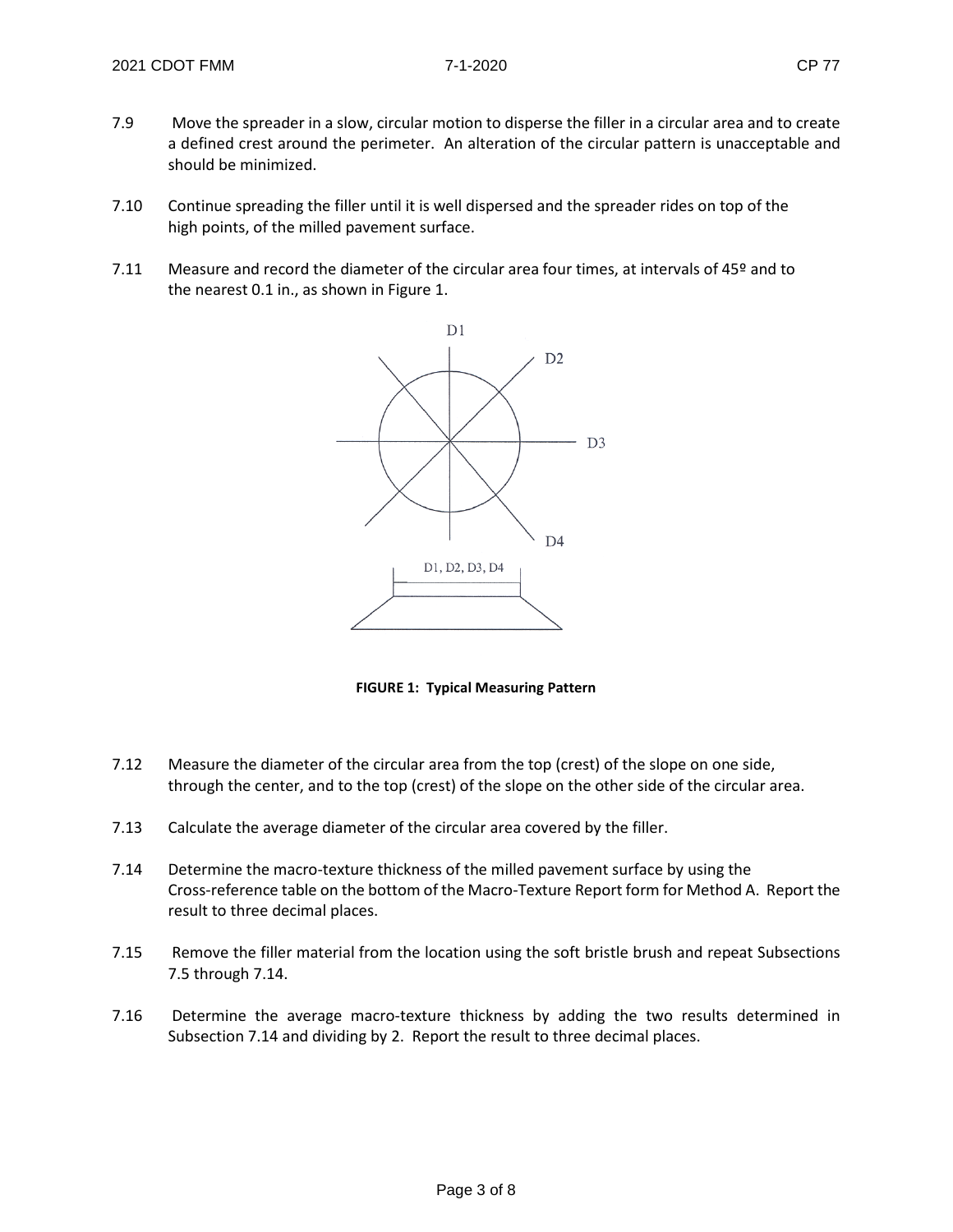### **Method B – PCCP Surface**

### **8. SIGNIFICANCE AND USE**

8.1 This method is used to evaluate the macro-texture of a PCCP surface.

### **9. APPARATUS**

- 9.1 *Filler:* Type 1 glass beads per AASHTO M 247-11.
- 9.2 *Spreader:* A flat, stiff hard disk with a thickness of 1.0 ± 0.5 in., with a diameter of 4 ± 2 in.
- 9.3 *Graduate:* A conical or cylindrical shape graduate, Type 1, Class B, or better, 250 ml capacity conforming to the volume and accuracy requirements of ASTM E 1094-04 or ISO Standard 6706 used to measure the volume of filler for the test.
- 9.4 *Brushes:* A stiff wire brush and a soft-bristle brush used to clean the pavement.
- 9.5 *Container:* A small container with a secure and easily removable cover used to store at least 50 ml of filler.
- 9.6 *Screen:* A shield used to protect the test area from air turbulence created from wind or traffic.

### **10. LABORATORY PREPARATION**

- 10.1 Prepare one container for each sample location.
- 10.2 Fill the graduate with  $25 \pm 2$  ml of filler.
- 10.3 Gently tap the side of the graduate to level the surface of the filler.
- 10.4 Place the measured volume of filler in the container.
- 10.5 Label the container with type and quantity of filler.

### **11. PROCEDURE**

- 11.1 Randomly determine a sample location on the pavement surface per CP 75 Random Sampling procedure, to test the macro-texture.
- 11.2 Gently clean an area of about 1 foot by 1 foot for the sample location using the stiff wire brush to remove any, residue, debris, or loosely bonded material. Be careful not to dislodge bonded material. After using the stiff wire brush, gently brush the sample location with the soft bristle brush to remove any remaining debris.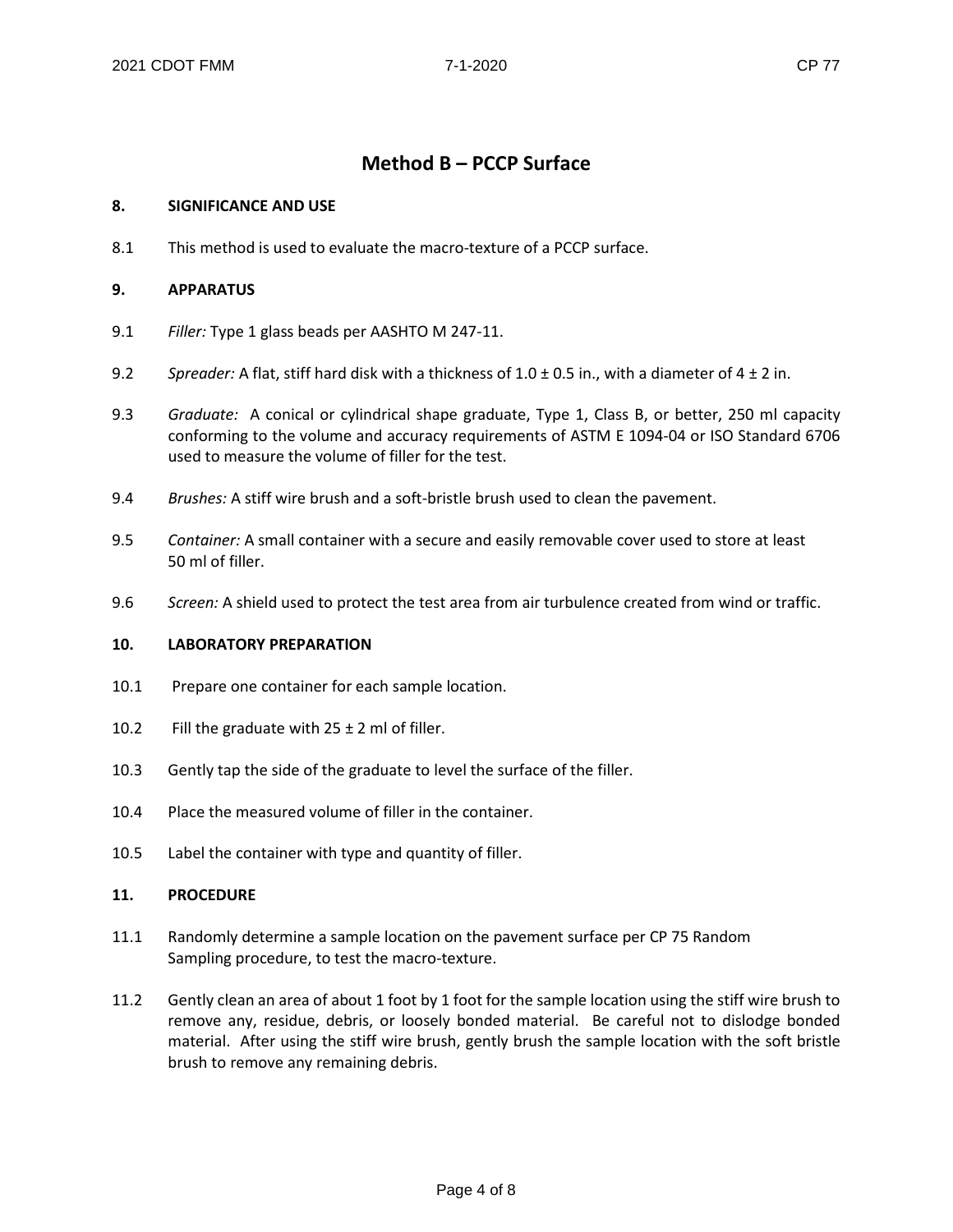- 11.3 Place the screen on the pavement surface to protect the sample location from air turbulence.
- 11.4 Hold the container with filler above the pavement at the sample location at a height not greater than 4 in.
- 11.5 Pour the measured volume of filler from the container onto the milled pavement surface into a conical pile.
- 11.6 Place the spreader lightly on top of the conical pile of filler being careful not to compact the filler.
- 11.7 Move the spreader in a slow, circular motion to disperse the filler in a circular area and to create a defined crest around the perimeter. An alteration of the circular pattern is unacceptable and should be minimized
- 11.8 Continue spreading the filler until it is well dispersed and the spreader rides on top of the high points of the pavement surface.
- 11.9 Measure and record the diameter of the circular area four times, at intervals of 45º and to the nearest 0.1 in., as shown in Figure 1.
- 11.10 Calculate the average diameter of the circular area covered by the filler.
- 11.11 Determine the macro-texture thickness of the pavement surface by using the cross-reference table on the bottom of the Macro-Texture Report Form for Method B. Report the result to three decimal places.
- 11.12 Repeat Subsections 11.2 through 11.11 two more times on areas within the selected PCCP panel.
- 11.13 Remove the filler material from the locations and properly dispose of the material.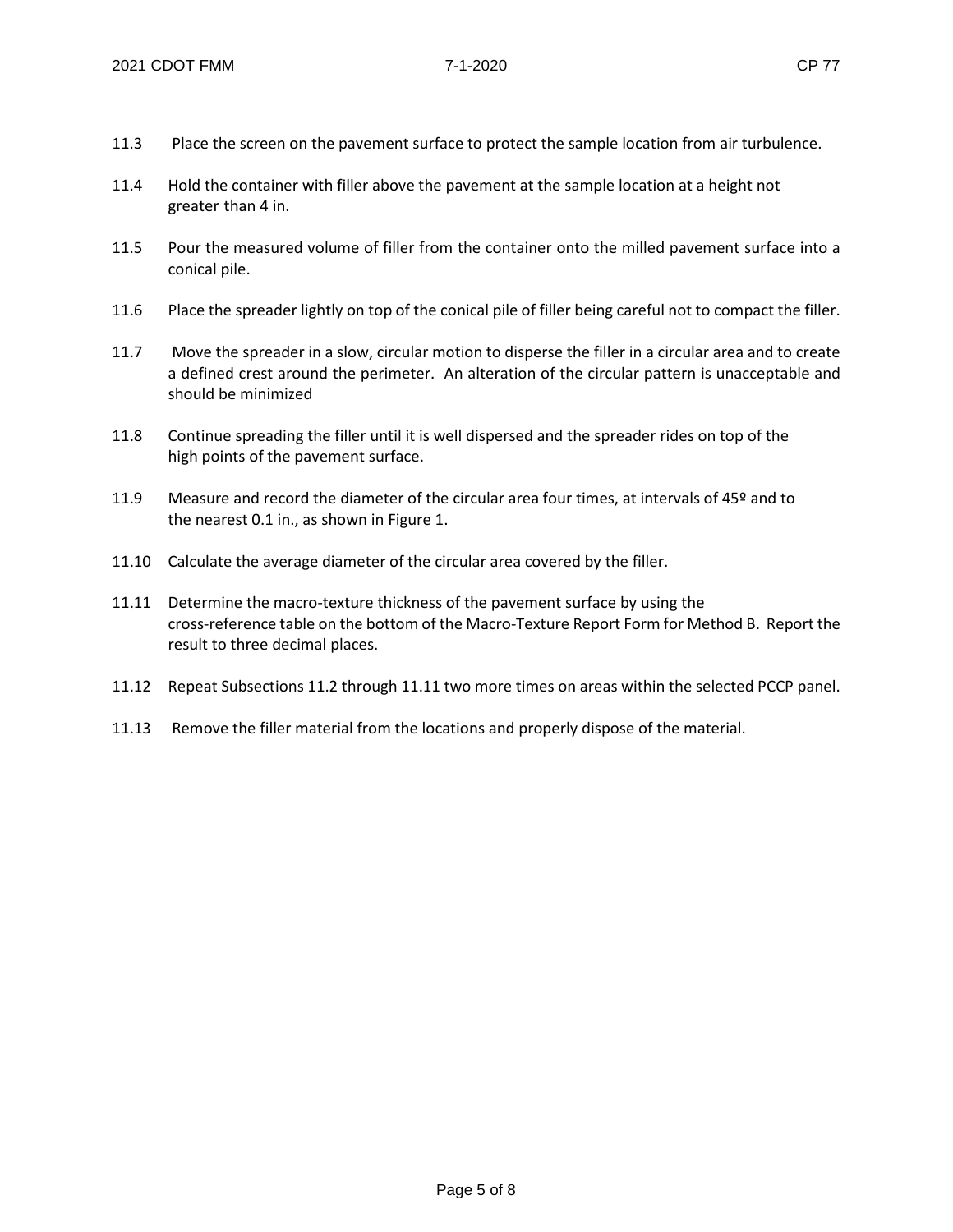### **12. CALCULATIONS**

12.1 Calculate the average diameter of the circular area covered by the filler.

$$
Da = (D1 + D2 + D3 + D4) / 4
$$

Where:

Da = Average diameter of the filler area, inches D1, D2, D3, D4 = Diameters of the filler area, in.

Area (in<sup>2</sup>) = π Da<sup>2</sup>/4

Calculate the volume of filler in cubic inches (in. $3$ )

V (in. $3$ ) = V (ml) /16.387 ml/in. $3$ 

Calculate Macro-Texture Depth (inches):

Depth: Volume of the filler (in<sup>3</sup>) divided by Area of the filler (in.<sup>2</sup>).

Example:  $Da = 8.0$  inches

Area = π Da2 /4 π 8.02 /4 = 50.265 in.2

Volume of filler = 25 ml  $\rightarrow$  Converting ml to cubic inches = 25/16.387 = 1.525 in.<sup>3</sup>

Depth =  $1.525$  in.<sup>3</sup>/50.265 in.<sup>2</sup> = 0.030 in.

- 12.2 Calculate the Average Texture Depth (ATD) of the selected PCCP panel by adding the individual macro-texture depth results and dividing by three.
- 12.3. Report the ATD to the nearest 0.001 inches.

### **13. REPORT**

13.1 Report the following information:

Project Rep. Date of Report Project number Contract ID Name of the prime contractor and representative Test # Date of test Station or Milepost of sample location The offset of the sample location The diameter of the filler area, D1, D2, D3, D4 The average diameter of the filler area Macro-texture Depth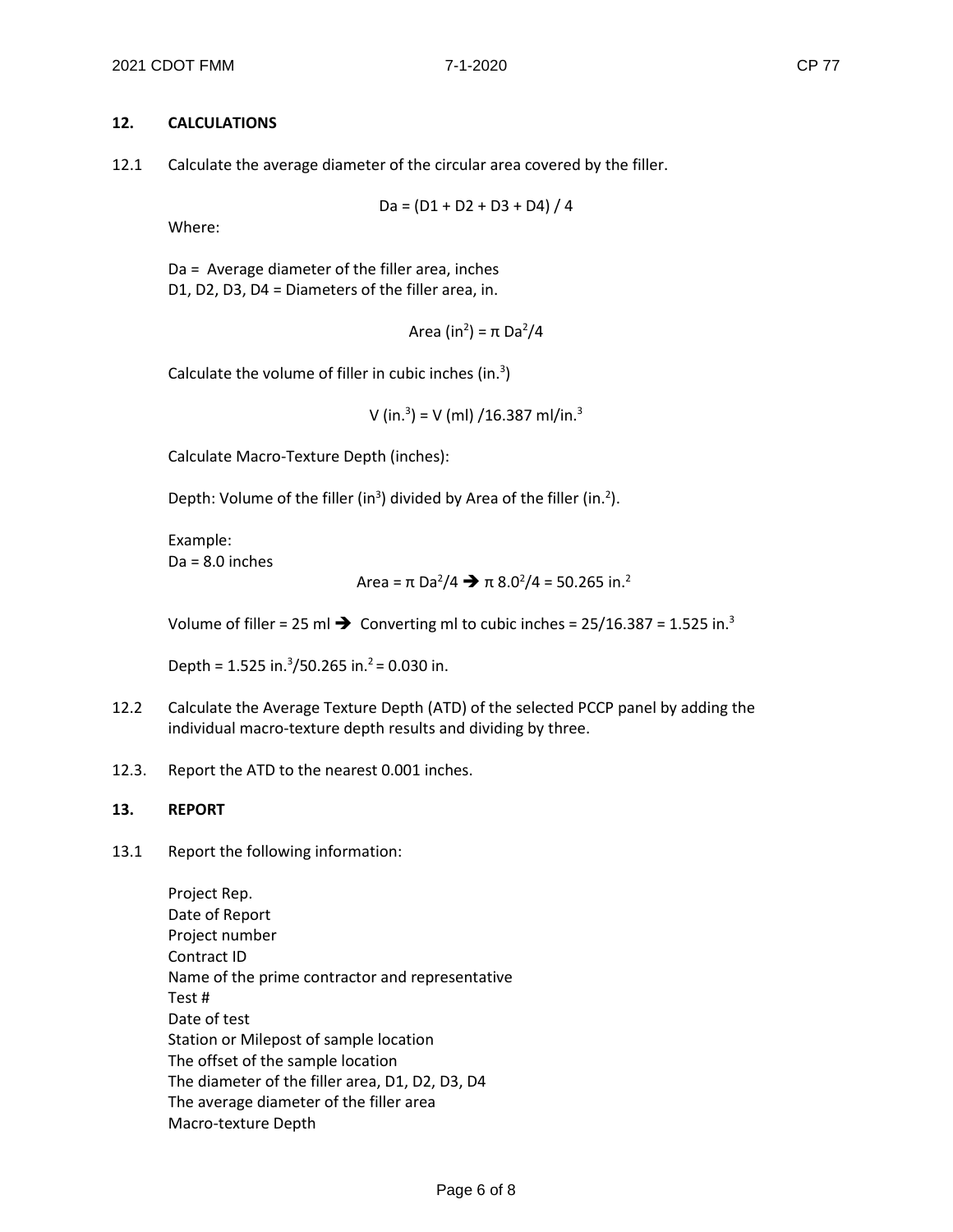## **MACRO-TEXTURE REPORT (METHOD A)**

|           |      | Project Rep.: ________________________    |        |                   |                   |                   |                                           |                     |                  |
|-----------|------|-------------------------------------------|--------|-------------------|-------------------|-------------------|-------------------------------------------|---------------------|------------------|
|           |      |                                           |        |                   |                   |                   |                                           |                     |                  |
|           |      | Milling Contractor: _____________________ |        |                   |                   |                   | Prime Contractor: _______________________ |                     |                  |
|           |      | Milling Rep.: _________________________   |        |                   |                   |                   | Prime Rep.: ________________________      |                     |                  |
| Test<br># | Date | Sta                                       | Offset | Dia.<br>$D1$ (in) | Dia.<br>$D2$ (in) | Dia.<br>$D3$ (in) | Dia.<br>$D4$ (in)                         | Dia.<br>Avg<br>(in) | Macro<br>Texture |
|           |      |                                           |        |                   |                   |                   |                                           |                     |                  |
|           |      |                                           |        |                   |                   |                   |                                           |                     |                  |
|           |      |                                           |        |                   |                   |                   |                                           | $Average =$         |                  |
|           |      |                                           |        |                   |                   |                   |                                           |                     |                  |
|           |      |                                           |        |                   |                   |                   |                                           | $Average =$         |                  |
|           |      |                                           |        |                   |                   |                   |                                           |                     |                  |
|           |      |                                           |        |                   |                   |                   |                                           |                     |                  |
|           |      |                                           |        |                   |                   |                   |                                           | $Average =$         |                  |
|           |      |                                           |        |                   |                   |                   |                                           |                     |                  |
|           |      |                                           |        |                   |                   |                   |                                           |                     |                  |

 $Average =$ 

### **MACRO-TEXTURE THICKNESS BASED ON 200 ML OF FILLER AND AVERAGE DIAMETER**

| Average<br><b>Diameter</b> | <b>Macrotexture</b><br><b>Thickness</b> | Average<br><b>Diameter</b> | Macrotexture<br><b>Thickness</b> | Average<br><b>Diameter</b> | <b>Macrotexture</b><br><b>Thickness</b> |
|----------------------------|-----------------------------------------|----------------------------|----------------------------------|----------------------------|-----------------------------------------|
| (inches)                   | (inches)                                | (inches)                   | (inches)                         | (inches)                   | (inches)                                |
| 7.1                        | 0.308                                   | 8.8                        | 0.201                            | 10.5                       | 0.141                                   |
| 7.2                        | 0.300                                   | 8.9                        | 0.196                            | 10.6                       | 0.138                                   |
| 7.3                        | 0.292                                   | 9.0                        | 0.192                            | 10.7                       | 0.136                                   |
| 7.4                        | 0.284                                   | 9.1                        | 0.188                            | 10.8                       | 0.133                                   |
| 7.5                        | 0.276                                   | 9.2                        | 0.184                            | 10.9                       | 0.131                                   |
| 7.6                        | 0.269                                   | 9.3                        | 0.180                            | 11.0                       | 0.128                                   |
| 7.7                        | 0.262                                   | 9.4                        | 0.176                            | 11.1                       | 0.126                                   |
| 7.8                        | 0.255                                   | 9.5                        | 0.172                            | 11.2                       | 0.124                                   |
| 7.9                        | 0.249                                   | 9.6                        | 0.169                            | 11.3                       | 0.122                                   |
| 8.0                        | 0.243                                   | 9.7                        | 0.165                            | 11.4                       | 0.120                                   |
| 8.1                        | 0.237                                   | 9.8                        | 0.162                            | 11.5                       | 0.117                                   |
| 8.2                        | 0.231                                   | 9.9                        | 0.159                            | 11.6                       | 0.115                                   |
| 8.3                        | 0.226                                   | 10.0                       | 0.155                            | 11.7                       | 0.113                                   |
| 8.4                        | 0.220                                   | 10.1                       | 0.152                            | 11.8                       | 0.112                                   |
| 8.5                        | 0.215                                   | 10.2                       | 0.149                            | 11.9                       | 0.110                                   |
| 8.6                        | 0.210                                   | 10.3                       | 0.146                            | 12.0                       | 0.108                                   |
| 8.7                        | 0.205                                   | 10.4                       | 0.144                            | 12.1                       | 0.106                                   |